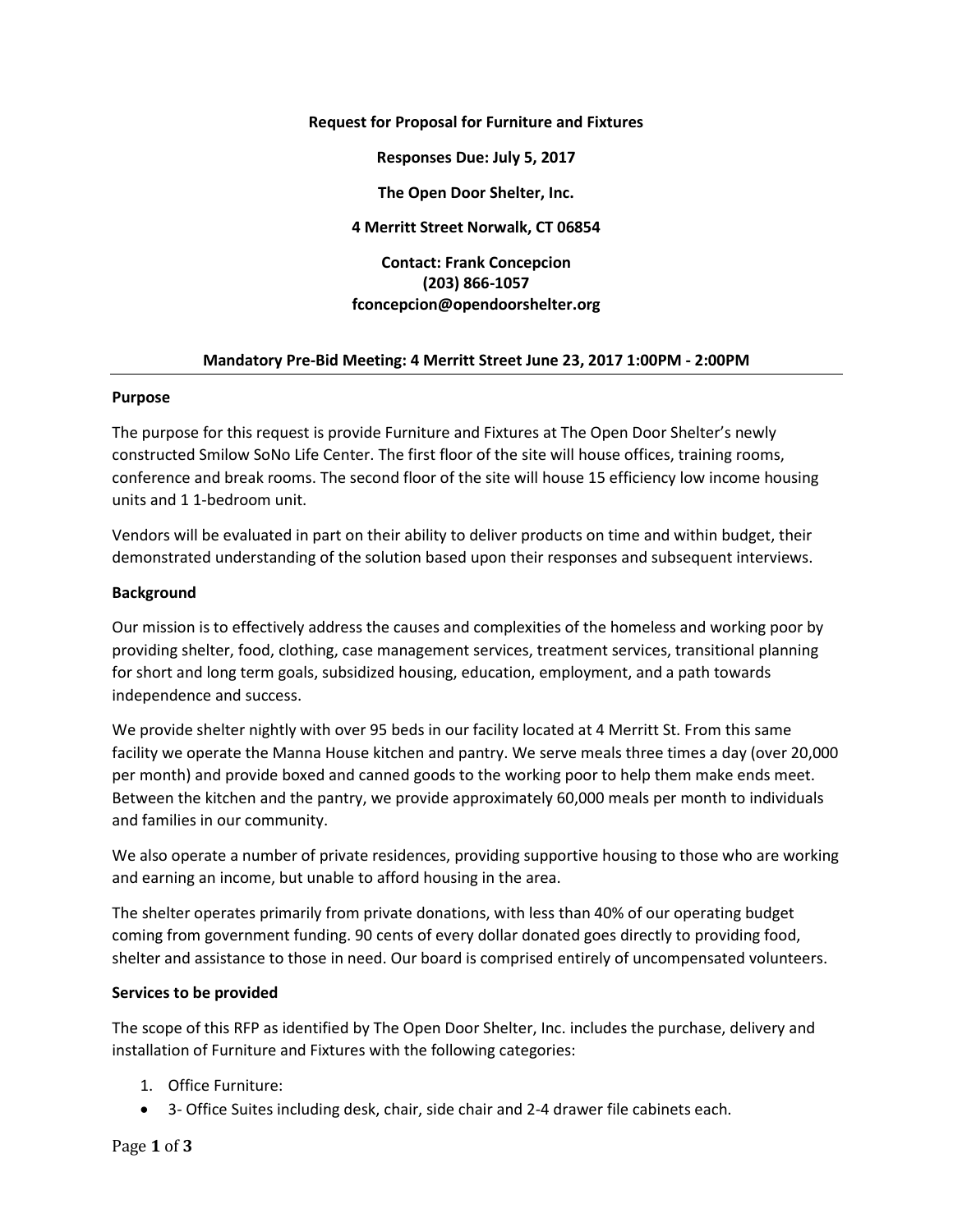- 3-cubicle workstations, including file storage, chair and side chair each.
- 6-8 Lobby chairs with small corner/coffee table.
- Computer training room tables to hold approximately 16 computers with chairs, plus instructor station with access and connectivity to a white board (not included in RFP).
- Classroom setting tables and chairs for approximately 12 students with an instructor table and chair.
- Breakroom lunch table for 6 with chairs.
- 12-16 seat conference room table with chairs and additional 4 side chairs with matching credenza.
- 6-seat conference room table with chairs.
- 4-seat conference room table with chairs.
- Reception station with glass partition.
- 2. Residential Furniture:
- a) 15 efficiency units approximately 300 square feet each:
	- Twin bed with mattress, frame and headboard.
	- 4-5 drawer chest
	- Dinette set with 2 chairs.
	- Living room side chair.
- b) 1-1 bedroom unit approximately 400 square feet:
	- Full size bed with mattress, frame and headboard
	- 1-5 drawer chest
	- Dinette set with 2 chairs
	- 2-living room side chairs

All products will be new, guaranteed, quality office and home furnishings that are durable, easily maintained, pest resistant, visually and acoustically pleasing.

Selected vendors will present their proposal with samples and furniture specifications. Mock-up floor plans will also be required.

Vendor is responsible for confirming all workstations, offices and furniture are complete and fully functioning. Vendor is responsible for delivery and installation.

All furniture on non-carpeted floors shall receive appropriate glides/felt padding to prevent slipping and scratching.

Please include any other requirements and/or state-of-the-art recommendations to successfully implement this project in a timely manner.

# **Proposal Preparation and Submission Requirements**

The proposal shall clearly address all of the information requested herein. Since the written proposal will weigh heavily in the evaluation process, information submitted should be complete and provide a convincing case that the vendor can perform high quality work within schedule and budget constraints. Proposals should be thorough yet concise. Proposals are to be prepared at your own expense.